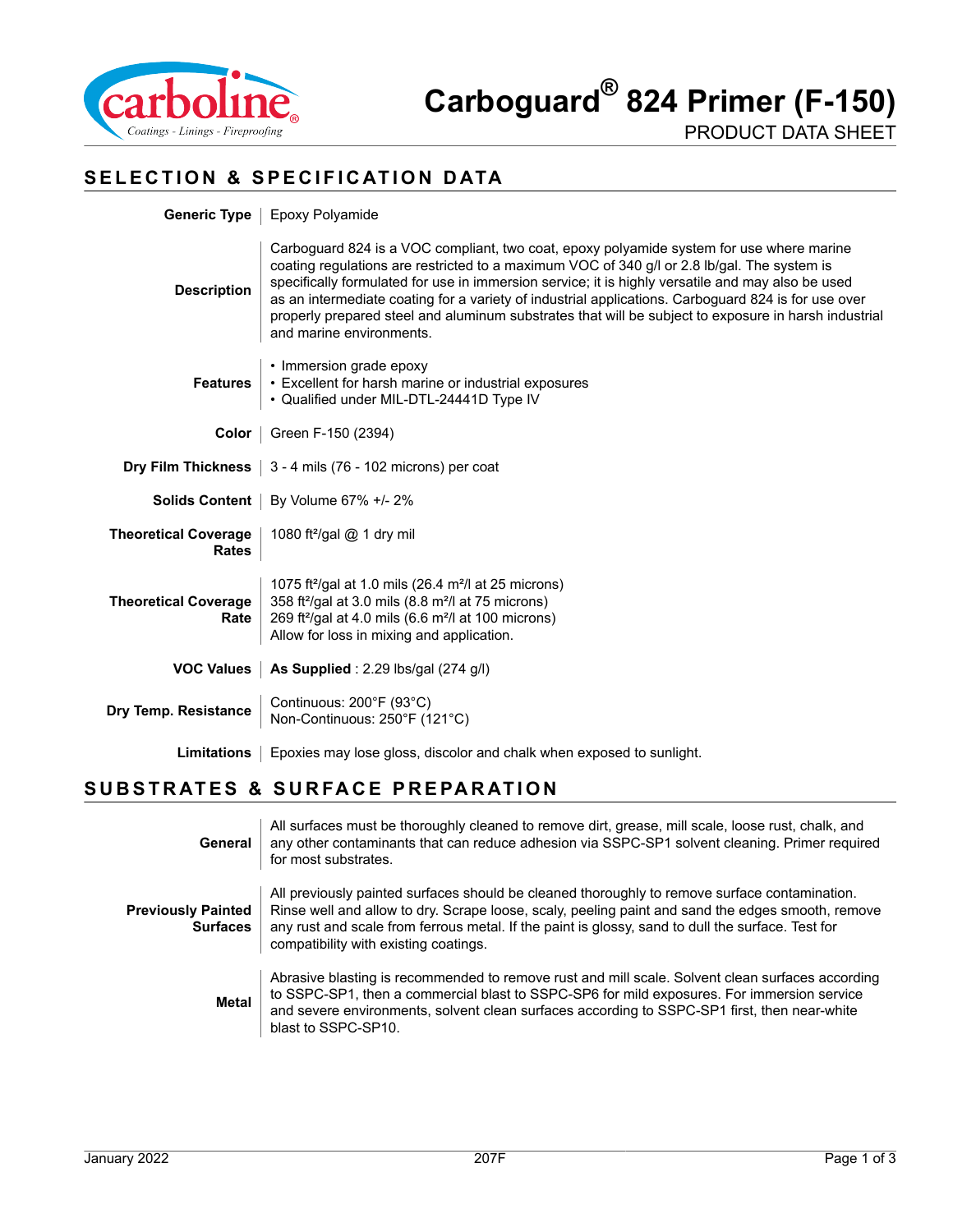# **Carboguard® 824 Primer (F-150)**



PRODUCT DATA SHEET

#### **MIXING & THINNING**

| <b>Mixing</b>   | Thoroughly stir each component separately with a power mixer. Pour component B into component<br>A, mix well with power mixer before use. Mix 1 part by volume of Part A with 1 part by volume of<br>Part B. No induction time necessary above 60°F. If reduction is required add appropriate solvent<br>only after both components have been blended together completely. Do not mix more than can be<br>applied in 4 hours $@$ 77°F. At temperatures below 60°F, 30 minutes induction time is recommended<br>and should be considered when calculating pot life. |
|-----------------|--------------------------------------------------------------------------------------------------------------------------------------------------------------------------------------------------------------------------------------------------------------------------------------------------------------------------------------------------------------------------------------------------------------------------------------------------------------------------------------------------------------------------------------------------------------------|
| Thinning        | Thin for spraying with Thinner #248 to a maximum of 12 fluid ounces per gallon. Thin only if allowed<br>by local air quality & air pollution regulations.                                                                                                                                                                                                                                                                                                                                                                                                          |
| Ratio           | 1:1 by volume                                                                                                                                                                                                                                                                                                                                                                                                                                                                                                                                                      |
| <b>Pot Life</b> | 4 hours min $@$ 77 ${}^{\circ}$ F                                                                                                                                                                                                                                                                                                                                                                                                                                                                                                                                  |

## **APPLICATION EQUIPMENT GUIDELINES**

Listed below are general equipment guidelines for the application of this product. Job site conditions may require modifications to these guidelines to achieve the desired results.

| <b>Conventional Spray</b> | Binks Model 62 Spray gun or egual, Fluid Nozzle 66, Air Nozzle 66SK, 65 to 70 psi atomizing air<br>pressure, 30 to 40 psi fluid pressure. Reduction up to 5% by volume may be required for spray<br>applications. |
|---------------------------|-------------------------------------------------------------------------------------------------------------------------------------------------------------------------------------------------------------------|
| <b>Airless Spray</b>      | Apply using: 30:1 pump<br>Material Hose: 3/8" x 150' max<br>Tip Size: .013-.017"<br>High Pressure Filter: 30 Mesh                                                                                                 |
| <b>Roller</b>             | Roll using a 3/8" lambs wool or synthetic cover. Keep roller wet. Roll in one direction, rewet, then<br>cross roll.                                                                                               |

## **APPLICATION CONDITIONS**

| <b>Condition:</b> | Material                                | urtaco                                    | Ambient                         | iditv<br>11 <sup>th</sup> |
|-------------------|-----------------------------------------|-------------------------------------------|---------------------------------|---------------------------|
| Minimum           | (100)<br>⊼∩ಿ⊏<br>טו<br><u>. ن</u><br>UU | $100^{\circ}$<br>ח∘∍מ<br>ັບ<br>. <u>.</u> | 1000<br><b>OFOF</b><br>ັບປ<br>◡ | 0%                        |
| Maximum           | (0.000)<br>∩∩∘г<br>ອບ<br>ັ<br>. J .     | $1 - 70$<br>ィウに○□<br>◡<br>ັ<br>∣ບບ        | (49°C)<br>120°F                 | 85%                       |

Do not apply if material, substrate or ambient temperature is above 90°F or below 35°F. When recoating beyond 14 days additional surface preparation may be require to assure adhesion.

#### **CURING SCHEDULE**

| Surface Temp.                    | Dry to Topcoat | Maximum Recoat |
|----------------------------------|----------------|----------------|
| $35^{\circ}$ F (2 $^{\circ}$ C)  | 24 Hours       | 7 Days         |
| 40°F (4°C)                       | 18 Hours       | 7 Days         |
| $60^\circ$ F (16 $^\circ$ C)     | 8 Hours        | 7 Davs         |
| $80^{\circ}$ F (27 $^{\circ}$ C) | 4 Hours        | 7 Days         |

Dry time @ 77°F @ 50% relative humidity applied at 5 mils wet film. Expect longer dry times in periods of higher humidity or lower temperatures and with higher film builds. If the maximum recoat window is exceeded the film must be mechanically abraded before recoating.